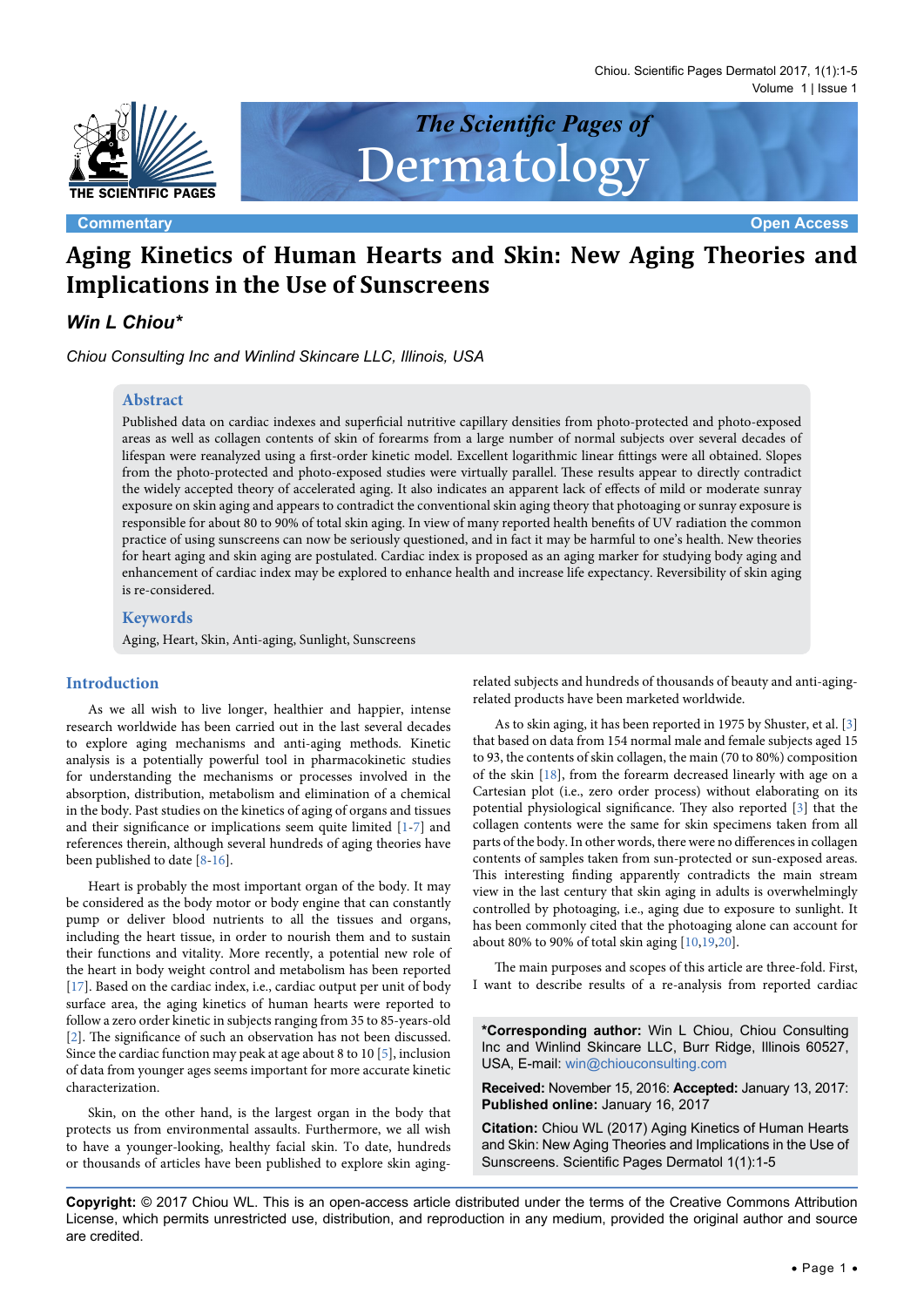

index data obtained from 77 subjects aged 12 to 82 [\[5](#page-3-6)] using a first order kinetic model and to discuss its implications and to propose an alternative aging theory for the body. Second, first-order aging kinetics will be used to re-analyze nutritive capillary density data reported earlier [[4](#page-3-11)] for photo-protected and photo-exposed skin in 50 female subjects aged 20 to 74. In addition, skin collagen contents from the forearm of 74 Caucasian male subjects aged about 15 to 93 [[3\]](#page-3-7) will be similarly re-analyzed. The significance and implications of results from the above studies in skin aging theory and in the use of sunscreens will be discussed. Thirdly, based on the above findings, alternative theories for skin aging symptoms such as age spots, fine lines and wrinkles will be postulated. The current view on the reversibility of skin aging will be re-visited.

### **Methods**

Hearts: Aging kinetics of hearts was analyzed based on the following first-order equation [[6](#page-3-12)]:

$$
CI = CI0 e-kt
$$
 (Equation 1)

Where CI is the cardiac index after age  $12$ ,  $CI<sup>0</sup>$  is the cardiac index at age 12, t is equal to the age in years minus 12 and k is the first-order rate constant. In the present study the cardiac index was assumed to peak at age 12 [\[5](#page-3-6)]. The aging half-life  $t_{0.5}$  is calculated by

$$
t_{0.5} = 0.693/k
$$
 (Equation 2)

The cardiac index data were obtained based on reported mean data ([Data supplement\)](http://thescientificpages.org/Articles/ tspdr/tspdr-1-001-data-supplements.docx) in a standard physiology textbook [[5](#page-3-6)]. Each data point was a mean from about 10 subjects. A standard regression analysis was carried out.

Skin: Mean density data ( $N = 10$  in each 5-year-span age group for a total of 5 age groups ([Data supplement\)](http://thescientificpages.org/Articles/ tspdr/tspdr-1-001-data-supplements.docx) of the superficial nutritive capillaries from 3 sites were taken from an excellent study by Li, et al. [[4\]](#page-3-11). These sites were:

1. The volar forearm representing a photo-protected area not much affected by external environmental factors,

2. The back of the hand,

3. The forehead.

The last 2 sites were regarded as photo-exposed. The obtained data were then analyzed exponentially based on equation 1. As to the collagen contents of the forearm, their individual data were taken from [figure 1](#page-1-0) in reference [\[3](#page-3-7)] and similarly analyzed. Furthermore,

<span id="page-1-0"></span>

their mean values from each of the 5 year periods were also similarly analyzed [\(Data supplement](http://thescientificpages.org/Articles/ tspdr/tspdr-1-001-data-supplements.docx)).

# **Results**

Results of the present analyses are shown in [figure 1](#page-1-0), [figure 2](#page-1-1) and [figure 3](#page-2-0). In the present study, the cardiac indexes were found to decrease by an apparent first order process with a k of 0.0085/year and a half-life of 82 years over a period of 7 decades. Most interestingly, the correlation coefficient, r, was remarkably high, 0.982, thus providing a strong support that the aging kinetics of normal human hearts in the present study can be adequately described by an apparent first order model. The early report of zero order kinetics [[2](#page-3-5)] can be attributed to their not considering the data below 35 years of age. It is visibly clear from the originally reported graph [[5](#page-3-6)] that the decay of cardiac index with age cannot be described by a zero order process.

The skin aging kinetics of superficial capillary densities all followed apparent first order process with high correlations [\(Figure 2](#page-1-1)). Most importantly, their slopes are virtually parallel, being 0.0256/year for the sun-protected site, and 0.0254/year and 0.0214/year for the other 2 sun-exposed sites, respectively ([Figure 2\)](#page-1-1). Their mean half-life is 29 years. Since the studied ages ranged from 20 to 74 years, about 2 times of the half life, the conclusion of apparent exponential decline for aging seems highly valid. It is to be noted that the superficial capillaries are responsible for delivering nutrients to the top layers of the skin that is critical to the healthy skin appearance.

The changes in forearm collagen in all 74 males also exhibited an exponential decay with a half life of 44 years and an r value of 0.840. As expected, when plotted based on mean 5-year data [\(Data](http://thescientificpages.org/Articles/ tspdr/tspdr-1-001-data-supplements.docx)  [supplement](http://thescientificpages.org/Articles/ tspdr/tspdr-1-001-data-supplements.docx)), the r value increased to 0.94 with essentially the same half-life.

#### **Discussion**

Cardiac output or cardiac index can be practically regarded as the sole measure of capacity of the physiological function of the entire heart. Since it can be quantified, therefore it may serve as a valuable tool to study the aging of hearts. The present data show that like the isotope decay, the decay kinetics of hearts in the studied subjects probably after ages 7 to 8 based on refer [[5](#page-3-6)] can be adequately described by an apparent first order process. This finding seems significant as it appears to contradict the commonly accepted accelerated aging theory [\[11](#page-3-13)[-16\]](#page-3-3). If the aging process were to accelerate with age, then its aging rate constant should increase with time and the aging decay will not follow the first order with the same rate constant over a period of 7 decades as found in this study ([Figure 1\)](#page-1-0). The reason for the apparent discrepancy between

<span id="page-1-1"></span>

of five female groups at three sites: volar forearm (●) representing the nonphoto-exposed site; the back of hand (○) and forehead (▼) representing photo-exposed sites. Data were taken from figure 4 [[4](#page-3-11)].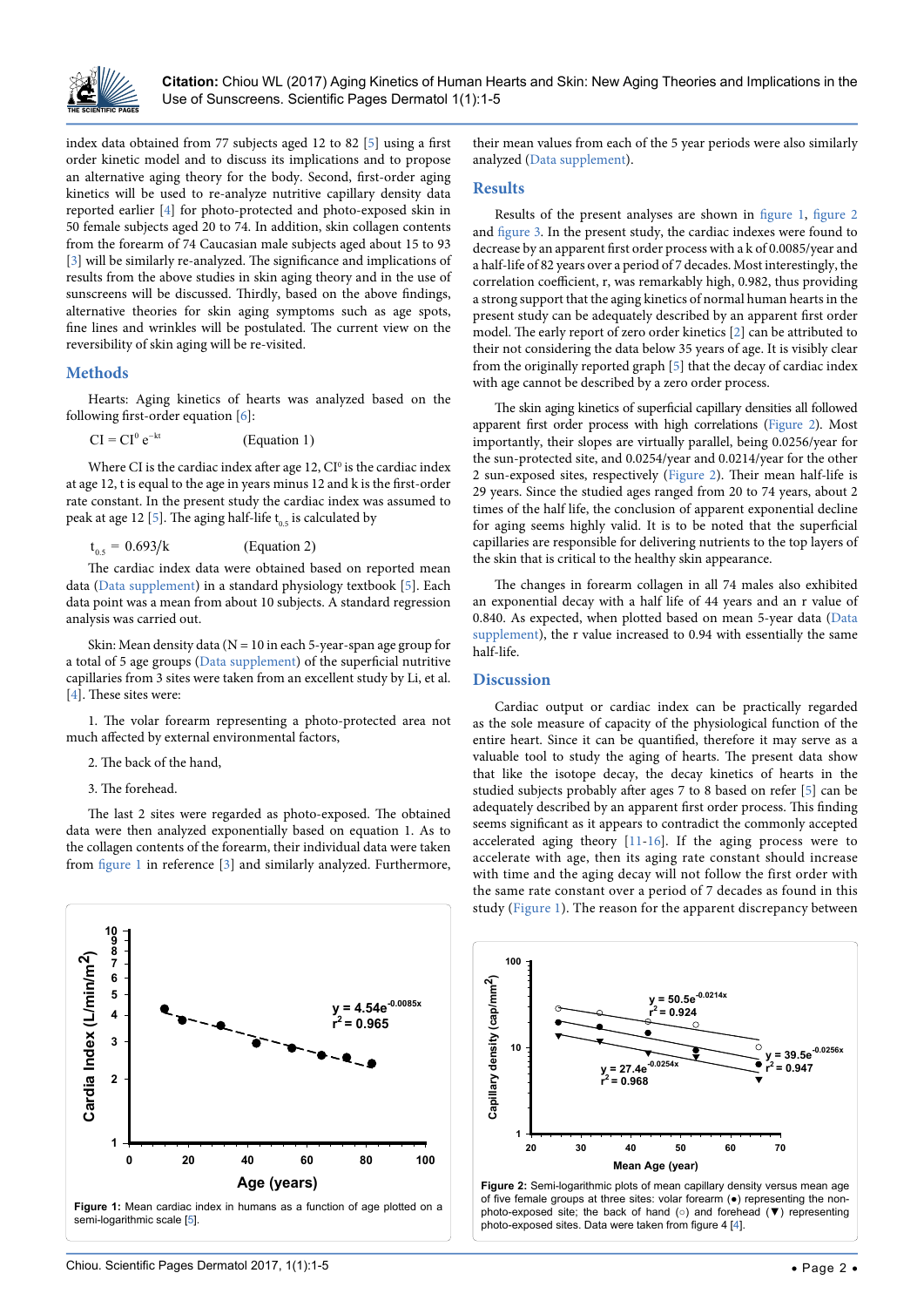

this finding and the acceleration theory is unknown and remains to be explored. It is possible that results from in vitro studies or even from short-term in-vivo studies may not accurately reflect what will happen in vivo over a long period of time (more discussion later). The exponential decline [\(Figure 1](#page-1-0)) represents the overall outcome of the extremely complex aging processes occurring at the molecular, tissue and organ levels. Based on equation 1, the cardiac indexes can be calculated to decrease from age 12 by 23, 29, 35, 40 and 49% at ages 30, 40, 50, 60 and 80, respectively. These decreases should be regarded as clinically significant and have implications in aging. For obvious reasons the composition of blood may also vary significantly with age. It is well known that oral absorption and metabolism of foods in the body may change significantly with age. Thus, from this aspect alone the composition of nutrients in blood may also vary significantly with age even if the same food is consumed.

A question may be asked [\[15](#page-3-15)]: What is the aging marker? Aging takes place constantly from every part of our body. Since heart can be considered as an engine or motor of our body and its function is measurable, it is proposed that the cardiac output or more preferably cardiac index be used as a marker for studying the aging of whole body. As we age, the amount of nutrients delivered through diffusion across capillary membranes to the heart tissue, brain, lungs, livers, kidneys and others organs or tissues also decreases [\[5,](#page-3-6)[21](#page-4-3)]. A person may die when the nutrients delivered are not enough to sustain their vitality especially for heart and lungs.

Our life expectancy may be prolonged by increasing the cardiac index without producing adverse effects. This may be possible if a new heart could be regenerated or the existing heart could be rejuvenated through stem cell engineering (18, 22-24 and references therein). It is envisioned that non-invasive, simple methods for measuring cardiac output could be developed and data base for a large population with diverse backgrounds could be developed. The aging model discussed here may be termed the cardiac output model or nutrition model.

In the present study the first order rate constant for the human heart aging is 0.0085 per year [\(Figure 1\)](#page-1-0). This is close to the reported [[25](#page-4-4)] turnover rate of about 1% per year for young human cardiomyocytes. The significance of similarity between these two values remains to be explored.

For obvious reasons, skin is probably the most often studied organ in the body in research related to aging. It has been widely accepted in the last century that photoaging is the main cause for skin aging [\[11](#page-3-13)[-16\]](#page-3-3). It has been reported to contribute to 80 to 90% of total aging while the intrinsic aging only contributes to 10 to 20% of the total aging [[10](#page-3-9),[12](#page-3-16)[,19,](#page-3-10)[20\]](#page-4-0). The results of parallel slope between photoprotected and photo-exposed capillary densities ([Figure 2](#page-1-1)) clearly suggest that exposure to sunrays in these studied subjects practically had no effect on the aging of superficial capillaries. The nature of their exponential decay kinetics ([Figure 2](#page-1-1)) also indicates that the aging is not accelerating with age as commonly assumed for skin aging. Interestingly, the collagen contents from skin samples taken from sun-protected or sun-exposed areas from the same individual have been found to be the same in a very large number ( $N = 154$ ) of male and female adults [\[3\]](#page-3-7). Their aging rate was found to decrease exponentially ([Figure 3\)](#page-2-0). Based on the above data one may conclude that exposure to mild or moderate sunrays in ordinary people most likely would not have any significant adverse effects on skin aging over a life time. This seems to be inconsistent with the demonstrated in-vitro or in-vivo adverse effects from UV radiation [\[11](#page-3-13)[-16\]](#page-3-3). This apparent discrepancy may be largely attributed to the fact that our skin has an enormous ability to self-repair the skin damage. It is of interest to note in this regard that mildly burned skin from exposure to strong sunlight can probably recover or heal by itself within a few weeks after only minor intervention.

Use of sunscreens to protect the skin from sun damage has been generally recommended in the last many decades [[13](#page-3-14)]. In recent years numerous studies have reported the health benefits of UV radiation [[26](#page-4-1),[27](#page-4-2)] and references therein. For example, sunlight can reduce blood pressure, thereby decreasing heart attack and strokes. It can increase the immune function, the bone density, the quality of sleep and healing of certain skin diseases. The above benefits are apparently due to the increase of body production of nitric oxide and vitamin D as well as the increased secretion of serotonin from exposure of skin to sunlight [\[26](#page-4-1)[,27\]](#page-4-2). Since the use of sunscreens can block the sunlight from reaching the skin, therefore, its use may actually be harmful to our health by depriving us from the benefits of sunlight. Furthermore, the long-term adverse effects of many sunscreens including their metabolites are really unknown. Based on the above considerations it is recommended that for general public, sunscreens should not be used unless they are going to be excessively exposed to strong sunlight. This is important in view of the fact that the chance of having a skin cancer is very low and the benefits of sunlight far outweigh its risks [[26](#page-4-1)[,27\]](#page-4-2). In this regard, a sunscreen product with a sun protection factor (SPF) of more than 33 may be regarded as unnecessary. This is because in addition to higher cost for the product, there may be harm due to virtually complete blockade of sunlight and potential adverse effects of the sunscreen and its metabolite. It is suggested that a broad- spectrum sunscreen with a SPF of 10 to 20 should be generally adequate when exposed excessively to strong sunrays. Obviously, extensive clinical studies are needed to confirm or refute the above suggestion.

It is reasoned that skin aging is predominantly controlled by the amount of blood or nutrients delivered to the skin. It is of interest to observe that when normal young kids or even young adults are exposed to strong sunrays for many hours daily for weeks or months, they may not develop any sagging skin, rough skin, wrinkles or age spots on their faces. This may be rationalized by their having had very healthy, tight, firm skin cells due to the nourishment from high blood

<span id="page-2-0"></span>

**Figure 3:** Relationship between mean skin collagen content per unit skin surface area and mean age in 70 males. Top graph based on individual data. Bottom graph based on mean data for every 5 years in age.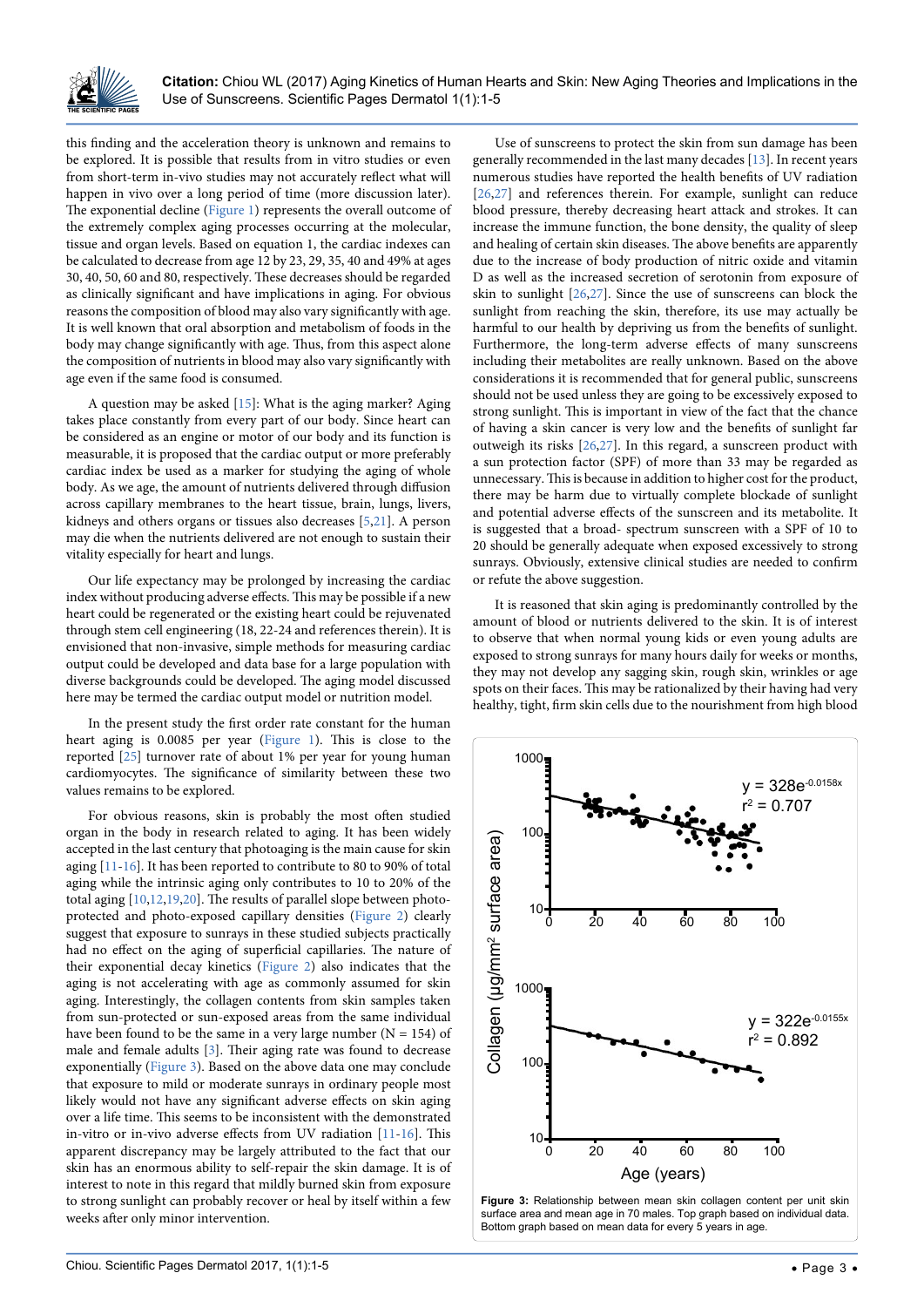

**Citation:** Chiou WL (2017) Aging Kinetics of Human Hearts and Skin: New Aging Theories and Implications in the Use of Sunscreens. Scientific Pages Dermatol 1(1):1-5

<span id="page-3-17"></span>

flow. Their skin can more effectively resist assaults by UV rays and have a more robust self-repair mechanism. This seems consistent with the report that the body immune power peaks at puberty [[28](#page-4-5)]. Based on skin collagen contents, age for age, women are about 15 years older than men throughout their adult life [\[5](#page-3-6)]. Since mean cardiac index in women is about 10% lower than that in man for the same age [[5](#page-3-6)], therefore, the faster skin aging in women compared to men may be possibly related to their lower cardiac index. It is well known that in adults it usually takes about one year to grow a new toe nail while it only takes about 6 months to grow a finger nail. This difference may be mainly attributed to much lower blood flow to the toe than to the finger due to their location difference from the heart.

The formation of age spots and wrinkles has been commonly attributed to photoaging. A very preliminary study was conducted to determine the percent of normal adults in various age groups that had developed two or more age spots in their upper thighs and the back of the body that were protected from sunrays. The findings are as follows: 40% in ages 50 to 60 ( $N = 10$ ); about 60% in ages 60 to 70  $(N = 12)$ ; 80% in ages 70 and above  $(N = 10)$ . At age 68 in 2006, I, the author, had 42 age spots on the upper arms, 36 age spots on the thighs and 18 age spots on the back even although I have been a nonsmoker, and have minimally stayed outdoors. The above observations indicate that intrinsic aging alone can cause age spots. Another view not in favor of the photoaging theory is that the whole face is almost uniformly exposed to sunrays and it appears impossible for the sunrays to constantly attack certain specific areas to form age spots or wrinkles. It is postulated that an age spot is formed primarily due to a natural or injured defect in skin microcirculation that will result in an insufficient supply of nutrients to that area. As to fine lines and wrinkles, it is hypothesized that they are formed in order to decrease the effective surface area of the skin so that it can minimize the water evaporation from the skin surface. In other words, the formation of fine lines and wrinkles may primarily reflect the body's natural selfdefense mechanism. Obviously, direct exposure to strong sunlight without any protection can worsen the age spots or wrinkles due to higher water loss from the skin and the damage caused by UVgenerated free radicals [[8](#page-3-2)[-16\]](#page-3-3).

The availability of numerous anti-aging commercial products and approaches has been extensively compiled and the reversal of facial skin aging has been commonly regarded as impossible [[13\]](#page-3-14). In this regard, it is of interest to note that there is a proprietary product marketed as Dr. Win's Eternal Spring Serum from Winlind Skincare LLC. Burr Ridge, IL 60527, USA (website at [http://www.](http://www.eternalspringserum.com) [eternalspringserum.com\)](http://www.eternalspringserum.com) developed by me about 12 years ago based on the above nutritional theory. It has been observed to be able to reverse skin aging among many users. One of the most dramatic examples is shown in a 75-year female who has used the product for about 12 years and who has rarely used sunscreens [\(Figure 4](#page-3-17)). Her skin is agespot and wrinkle free and was found to be much firmer and tighter than many other females 25 to 35 years younger. The aging-reversal phenomenon has been noticed by many of her friends who have not seen her for 10 to 20 years and found her facial skin appearing much younger than before. Interestingly, she has developed more than 50 age spots on her lower hind legs. This seems to indicate that a properly formulated topical product may minimize, prevent or even reverse skin aging due to both intrinsic and extrinsic factors. Her numerous age spots on the legs were apparently caused predominantly by the intrinsic aging. In view of some apparent differences between this work and conventional viewpoints, it is hoped that this commentary may stimulate further studies and discussion.

#### **References**

- <span id="page-3-0"></span>1. [Shock N \(1957\) Age changes in some physiologic processes. Geriatrics 12:](https://www.ncbi.nlm.nih.gov/pubmed/13397761)  [40-48.](https://www.ncbi.nlm.nih.gov/pubmed/13397761)
- <span id="page-3-5"></span>2. [Strehler B, Mildvan A \(1960\) General theory of mortality and aging. Science](https://www.ncbi.nlm.nih.gov/pubmed/13835176)  [132: 14-21.](https://www.ncbi.nlm.nih.gov/pubmed/13835176)
- <span id="page-3-7"></span>3. [Shuster S, Black M, McVitie E \(1975\) The influence of age and sex on skin](https://www.ncbi.nlm.nih.gov/pubmed/1220811)  [thickness, skin collagen and density. Br J Dermatol 93: 639-643.](https://www.ncbi.nlm.nih.gov/pubmed/1220811)
- <span id="page-3-11"></span>4. Li L, Mac-Mary S, Sainthillier JM, et al. (2006) Age-related changes of the cutaneous microcirculation in vivo. Gerontology 52: 142-153.
- <span id="page-3-6"></span>5. Guyton A (1971) Textbook of medical physiology. (4<sup>th</sup> edn), Saunders, USA, 31-375.
- <span id="page-3-12"></span>6. [Sehl M, Yates F \(2001\) Kinetics of human aging: 1. Rates of senescence](https://www.ncbi.nlm.nih.gov/pubmed/11320100)  [between age 30 and 70 in healthy people. J Gerontology Bio Sci 56:](https://www.ncbi.nlm.nih.gov/pubmed/11320100)  [B198-B208.](https://www.ncbi.nlm.nih.gov/pubmed/11320100)
- <span id="page-3-1"></span>7. [Nikolakis G, Makrantonaki, Zouboulis C \(2013\) Skin mirrors human aging.](https://www.ncbi.nlm.nih.gov/pubmed/25436743)  [Horm Mol Biol Clin Invest 16: 13-28.](https://www.ncbi.nlm.nih.gov/pubmed/25436743)
- <span id="page-3-2"></span>8. [Harman D \(1956\) Aging: a theory based on free radical and radiation](https://www.ncbi.nlm.nih.gov/pubmed/13332224)  [chemistry. J Gerotolol 11: 298-300.](https://www.ncbi.nlm.nih.gov/pubmed/13332224)
- 9. [Kirkwood T \(2005\) Understanding the science of aging. Cell 120: 437-447.](https://www.ncbi.nlm.nih.gov/pubmed/15734677)
- <span id="page-3-9"></span>10. [Giorgio M, Trenei M, Migliaccio E, et al. \(2007\) Hydrogen peroxide: a](https://www.ncbi.nlm.nih.gov/pubmed/17700625)  [metabolic by-product or a common mediator of ageing signals? Nat Rev Mol](https://www.ncbi.nlm.nih.gov/pubmed/17700625)  [Biol 8: 722-728.](https://www.ncbi.nlm.nih.gov/pubmed/17700625)
- <span id="page-3-13"></span>11. [Farkas J, Pessa J, Hubbard B, et al. \(2013\) The science and theory behind](https://www.ncbi.nlm.nih.gov/pubmed/25289202)  [facial aging. Plast Reconstr Surg Glob Open 1: e8-e15.](https://www.ncbi.nlm.nih.gov/pubmed/25289202)
- <span id="page-3-16"></span>12. [Kammeyer A, Luiten RM \(2015\) Oxidation events and skin aging. Ageing Res](https://www.ncbi.nlm.nih.gov/pubmed/25653189)  [Rev 21: 16-29.](https://www.ncbi.nlm.nih.gov/pubmed/25653189)
- <span id="page-3-14"></span>13. Jung M, Kelly K, McCullough J (2006) Skin aging: pathogenesis, prevention and treatment, In: Rattan S, Kassem M, Prevention and Treatment of Age-Related Diseases. USA, 175-192.
- 14. [Butov A, Volkov N, Aniismov V, et al. \(2002\) A model of accelerated aging](https://www.ncbi.nlm.nih.gov/pubmed/12075136)  [induced by 5-bromodeoxyuridine. Biogerontology 3: 175-182.](https://www.ncbi.nlm.nih.gov/pubmed/12075136)
- <span id="page-3-15"></span>15. [Jin K \(2010\) Modern biological theories of aging. Aging Dis 1: 72-74.](https://www.ncbi.nlm.nih.gov/pmc/articles/PMC2995895/)
- <span id="page-3-3"></span>16. [Chung J, Seo JY, Choi HR, et al. \(2001\) Modulation of skin collagen metabolism](https://www.ncbi.nlm.nih.gov/pubmed/11710936)  [in aged and photoaged humans. J Invest Dermatol 117: 1218-1224.](https://www.ncbi.nlm.nih.gov/pubmed/11710936)
- <span id="page-3-4"></span>17. [Grueter CE, Rooij E, Johnson BA, et al. \(2012\) A cardiac microRNA governs](https://www.ncbi.nlm.nih.gov/pubmed/22541436)  [systemic energy homeostasis by regulation of MED13. Cell 149: 671-683.](https://www.ncbi.nlm.nih.gov/pubmed/22541436)
- <span id="page-3-8"></span>18. [Oikarinen A \(1994\) Aging of the skin connective tissue: how to measure](https://www.ncbi.nlm.nih.gov/pubmed/8043384)  [the biochemical and mechanical properties of aging dermis. Photodermatol](https://www.ncbi.nlm.nih.gov/pubmed/8043384)  [Photoimmunol Photomed 10: 47-52.](https://www.ncbi.nlm.nih.gov/pubmed/8043384)
- <span id="page-3-10"></span>19. Rigel D, Weiss R, Lim H, et al. (2004) Clinical and histological changes of photoaging. In Photoaging 33-54.